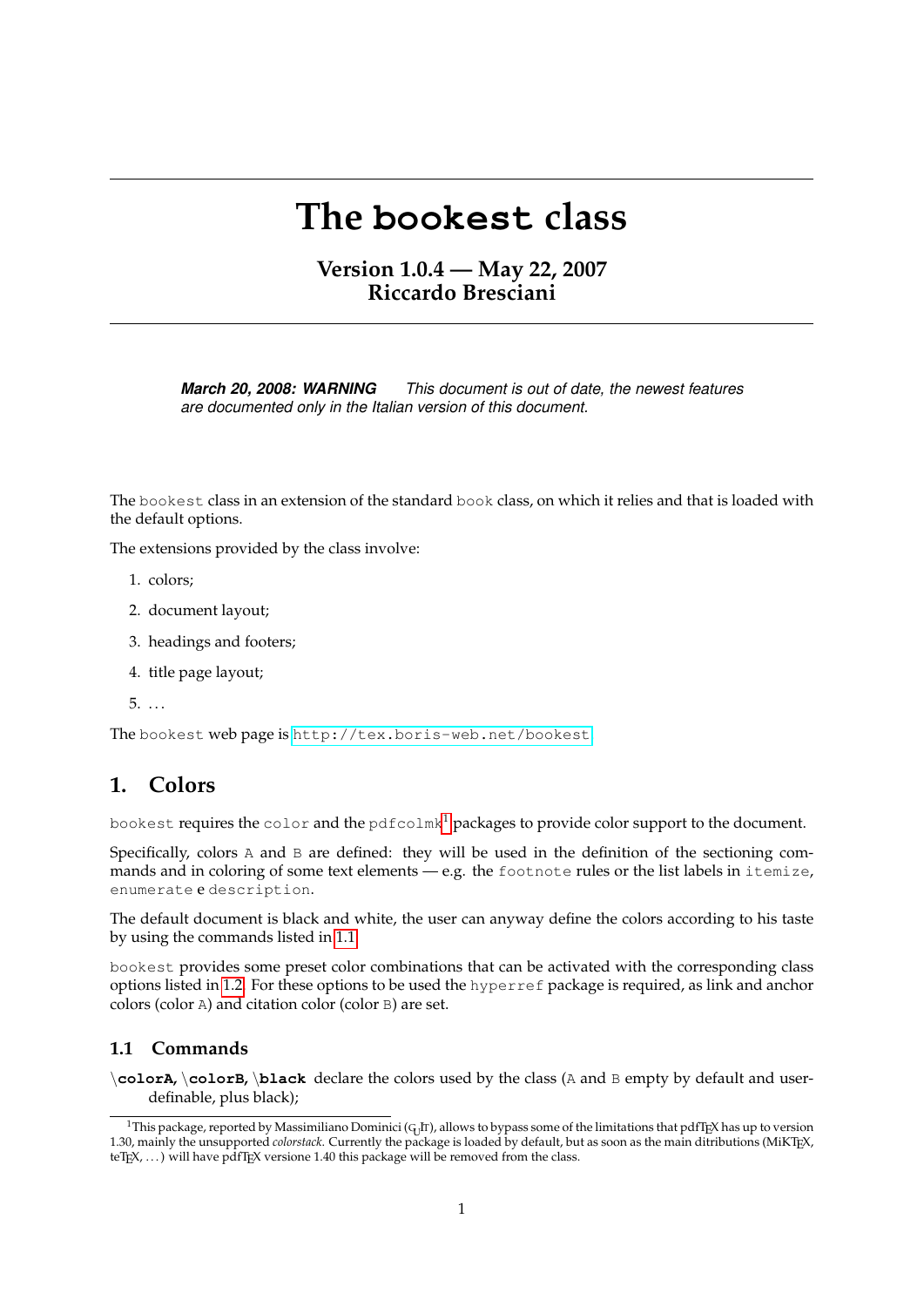\**setcolorA**{**<R> <G> <B>**}**,** \**setcolorB**{**<R> <G> <B>**} specify color A and B in RGB format;

University of the  $-$  Version 134<br>
Version of the set of definitions of the set of the set of the set of the set of the set of the set of the set of the set of the set of the set of the set of the set of the set of the se \**SETcolorA**{**<command>**}**,** \**SETcolorB**{**<command>**} redefine the commands \colorA and \colorB in <command>;

#### <span id="page-1-0"></span>**1.2 Options**

**noitemcolor** cancels the list coloration in itemize, enumerate and description;

**blue, green, red** are generic color themes;

**guitgreen** is a color theme using the colors of the Gruppo Utilizzatori Italiani di T<sub>E</sub>X (G<sub>U</sub>IT).

**sssupcolor1, sssupcolor2, sssupcolor3** are color themes using the colors of the Scuola Superiore Sant'Anna logo;

**enscblue** is a color theme using the colors of the École Normale Supérieure de Cachan logo.

## **2. Document layout**

bookest provides options to control:

- doubleside (inherets that ones of book);
- margins;
- line spacing;
- paragraph indentation and spacing.

Moreover, bookest provides two commands to insert an image or a text as shipout picture.

#### **2.1 Options**

**oneside, twoside** toggles duplex options (default: twoside);

- **centered** sets page margins (2.5 cm horizontal, 3 cm above and below) requires the geometry package;
- **left5mm** sets page margins allowing 5 mm for binding (3 cm left, 2 cm right and 3 cm above and below) requires the geometry package;
- **left8mm** sets page margins allowing 8 mm for binding (3.3 cm left, 1.7 cm right and 3 cm above and below) — requires the geometry package;

**onehalfspacing** line spacing to 1.5 — requires the setspace package;

**doublespacing** line spacing to 2 — requires the setspace package;

**noparindent** sets paragraph indentation to 0;

**noparskip** sets paragraph spacing to 0.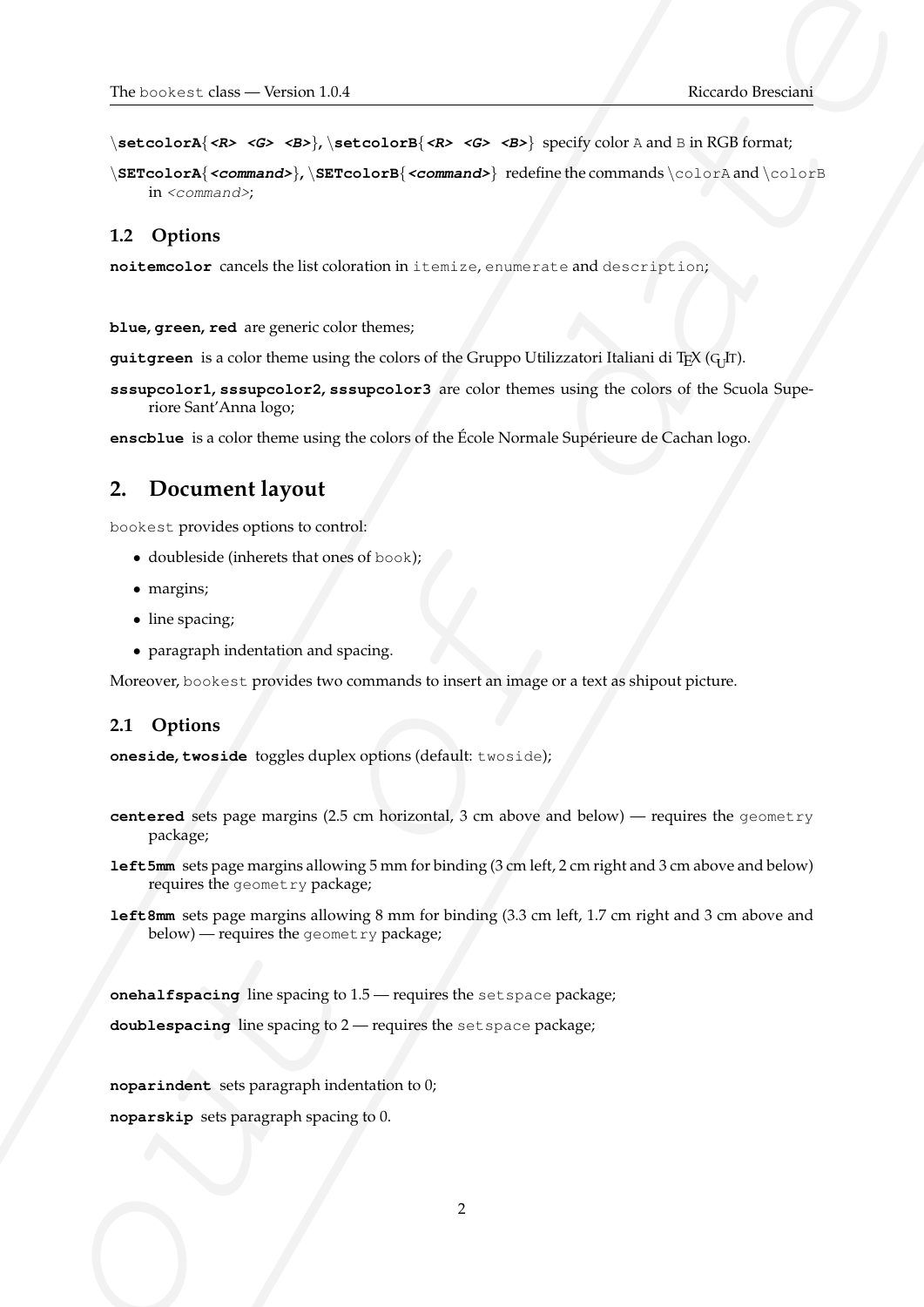#### **2.2 Commands**

- \**shipouttext**{**<rot>**}{**<sc>**}{**<text>**} puts in every page the text <text> as shipout picture, rotating it counterclockwise by  $\langle \text{rot}\rangle$  degrees and applying a scale factor  $\langle \text{sc}\rangle$ . The default color is gray 5% — requires the setspace package — requires the everyshi and color packages;
- \**shipoutimage**{**<options>**}{**<file>**} puts in everypage the image <file> as shipout picture, using <options> as \includegraphics options — requires the everyshi and graphicx packages.

# **3. Headings and footers**

bookest provides commands to allow the user to set easily headings and footers. Moreover it provides a default setting that is different from book<sup>[2](#page-2-0)</sup>.

It also redefines chapter headings and the plain style to include colors.

#### **3.1 Commands**

\**setoddhead,** \**setevenhead** define odd and even page headings;

\**oddheadtext** is the text to be used in odd page headings (default: {\colorA{ \slshape\rightmark}\hfill\the

\**evenheadtext** is the text to be used in even page headings (default in the oneside case: \oddheadtext; in the twoside case: {\colorA\thepage\hfill\slshape\leftmark});

\**setoddheadtext,** \**setevenheadtext** set the text in \oddheadtext e \evenheadtext;

- \**setoddfoot,** \**setevenfoot** define odd and even page footers;
- \**oddfoottext,** \**evenfoottext** is the text to be used in odd and even page headings (default: (default: empty);
- \**setoddfoottext,** \**setevenfoottext** set the text in \oddfoottext e \evenfoottext;
- \**setleftmark,** \**setrightmark** sets the text in \leftmark e \rightmark;
- \**makeheadrule** defines the horizontal rule in headings (default: {\colorB\hrule \@width \textwidth \@height 0.4pt \vskip-0.4pt});

\**makefootrule** defines the horizontal rule in headings (default: \makeheadrule);

# **4. Title page layout**

bookest provides commands to allow the user to customize easily the title page of his document, especially starting from preset layouts that can be activated by the options in [4.2.](#page-3-0)

The contrast channel when the state of the state particle is a state of the state of the state of the state of the state of the state of the state of the state of the state of the state of the state of the state of the st The default layout has author and title centered at top of the page and to the bottom of the page is a footer made by the content of \titlingpageprefooter and of \titlingpagefooter divided by a horizontal line. Between title and footer is the content of \titlingpagemiddle.

The different options allow to vary the logo position; for each option  $\langle opt \rangle_{OqO}$  in [4.2](#page-3-0) there exists a variant <optlogo>-nofooter where no footer is present.

<span id="page-2-0"></span><sup>&</sup>lt;sup>2</sup>To use the default book styles one has to simply use the command \pagestyle{<style>}.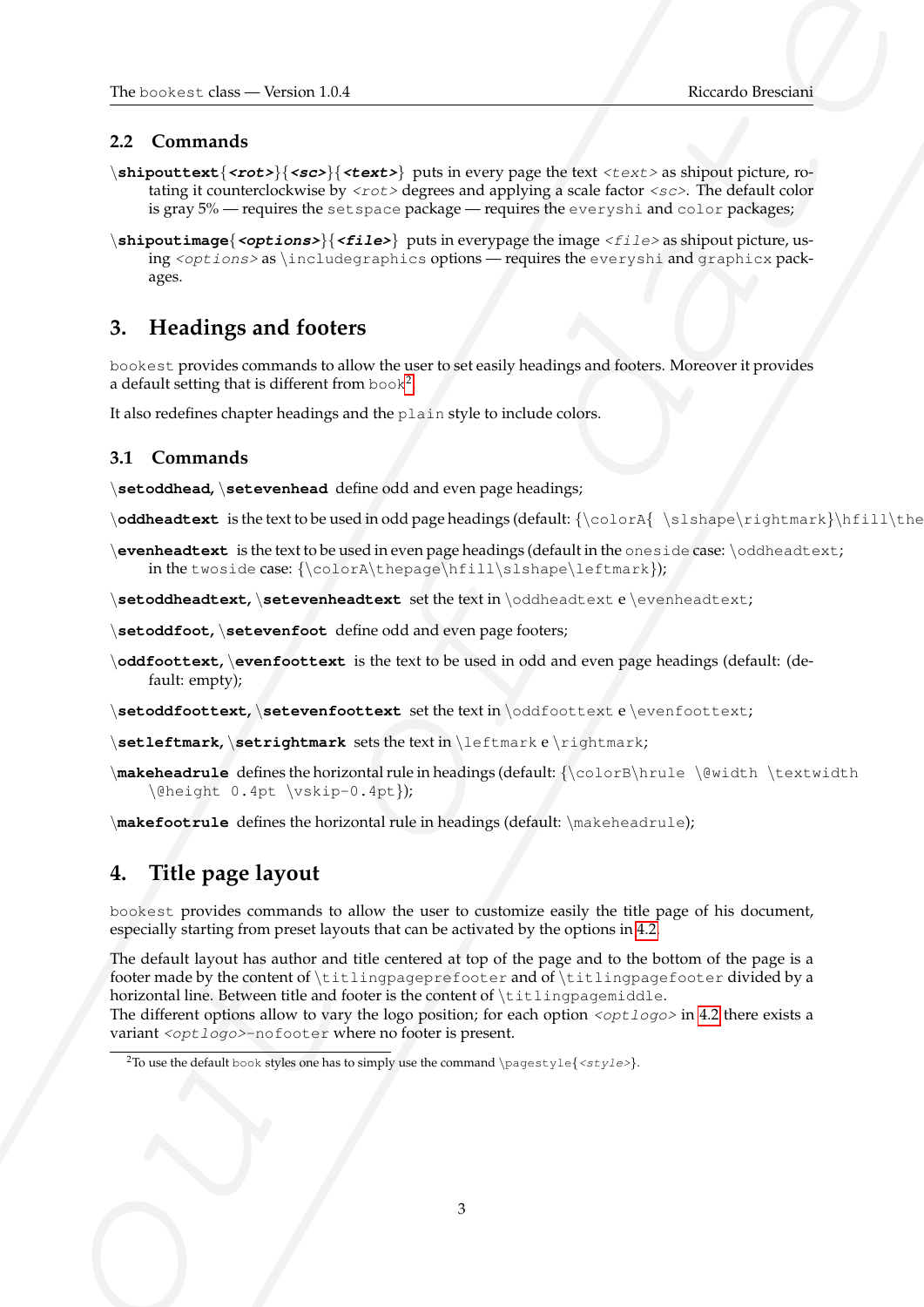## **4.1 Commands**

- \**inslogo**{**<file>**} inserts the image <file> with \includegraphics options previously defined and used for the logo (default:  $width=0.6\paper{paperwidth};$
- \**setlogooptions**{**<options>**} defines <options> as the \includegraphics options to be used by \inslogo;
- University than  $\sim$  Western 184<br>
4.1 Communists<br>
4.1 Communists<br>
4.1 Communists<br>
4.1 Communists<br>
4.1 Communists<br>
4.1 Communists<br>
4.1 Communists<br>
4.1 Communist Communists<br>
4.1 Communist Communists<br>
4.1 Communist Communist \**logo,** \**leftlogo,** \**rightlogo** are the path (relative or absolute) of the image to be used as logo depending on the chosen options (default for \logo is the relative path logo, default for the others is  $\log$ );
	- \**setlogo**{**<path>**}**,** \**setleftlogo**{**<path>**}**,** \**setrightlogo**{**<path>**} set to <path> the content of \logo, \leftlogo, \rightlogo;
	- \**titlingpagemiddle** is the text to be put in the middle of the *titling page*;

\**settitlingpagemiddle** sets the text in \titlingpagemiddle;

\**titlingpageprefooter** is the text to be put before the footer in the *titling page*;

\**settitlingpageprefooter** sets the text in \titlingpageprefooter;

\**titlingpagefooter** is the text to be used as footer in the *titling page* (default: \today);

\**settitlingpagefooter** sets the text in \titlingpagefooter;

\**settitlingpagetitle** defines the format of the title in the *titling page*;

\**titling** inserts the *titling page*.

## <span id="page-3-0"></span>**4.2 Options**

**nofooter** variant without footer of the default layout;

- **logo**, **logo-nofooter** adds to the default layout the logo in \logo under the title (and matching nofooter variant) — requires the graphicx package;
- **logo-bg, logo-bg-nofooter** adds to the default layout the logo in \logo in the background (and matching nofooter variant) — requires the graphicx and the eso-pic packages;
- **logo-topl, logo-topl-nofooter** adds to the default layout the logo in \leftlogo at top left of the page before the title (and matching nofooter variant) — requires the graphicx package;
- **logo-topc, logo-topc-nofooter** adds to the default layout the logo in \logo at top center of the page before the title (and matching nofooter variant) — requires the graphicx package;
- **logo-topr, logo-topr-nofooter** adds to the default layout the logo in \rightlogo at top left of the page before the title (and matching nofooter variant) — requires the graphicx package;
- **logo-toplr, logo-toplr-nofooter** adds to the default layout the logo in \leftlogo at top left of the page and \rightlogo at top right of the page before the title (and matching nofooter variant) — requires the graphicx package;

## **5. Miscellanea**

bookest provides also other little shortcuts, which can be useful when using the class and that are hereby listed: